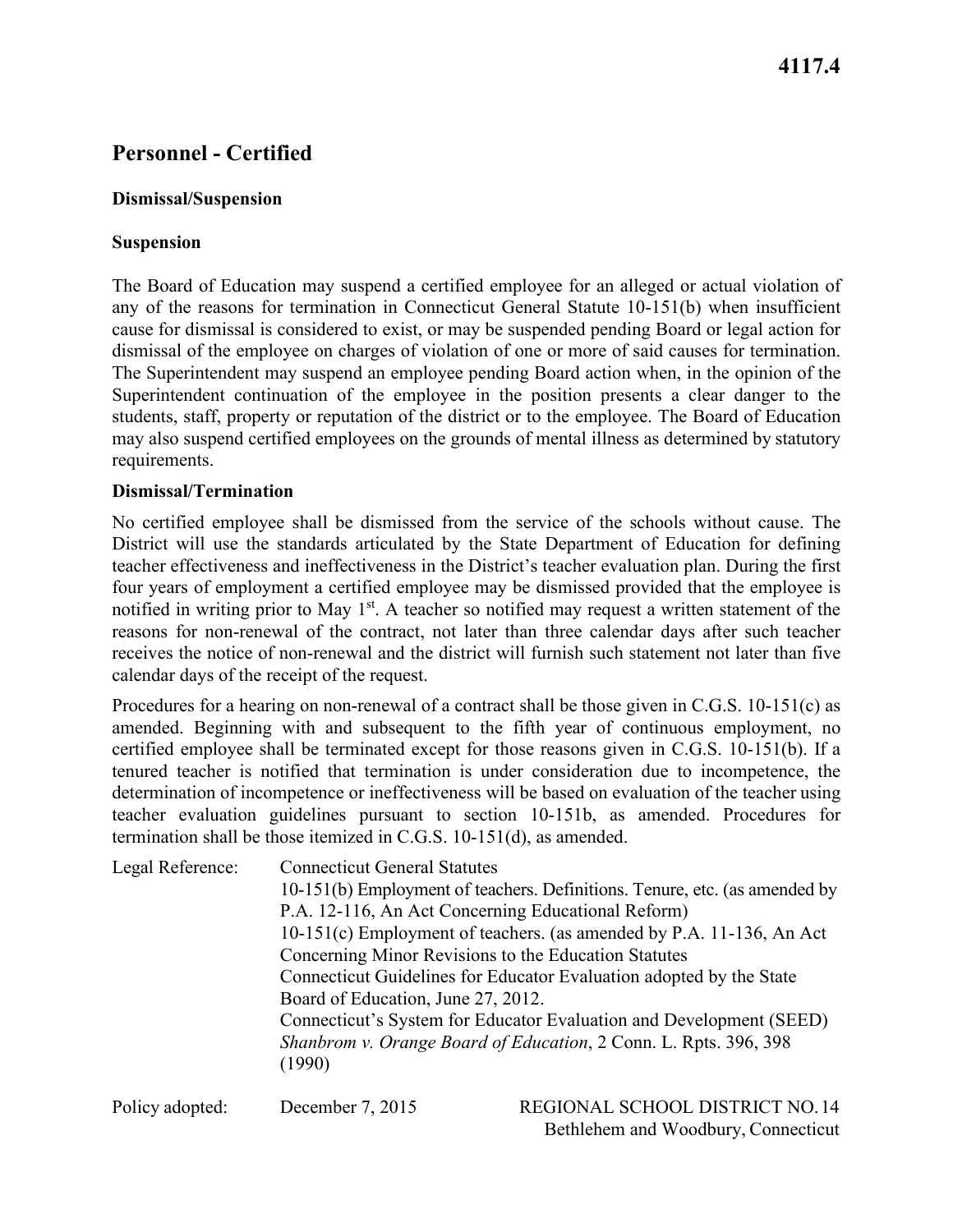#### **Non-Renewal Termination**

### **I. Procedure for Recommendation of Non-Renewal or Termination**

### **A. Non-Renewal of Probationary Contracts (non-tenure)**

### **the contract. 1. Recommendation to the Board and action by the Board to not renew**

 by a motion in the following form: "Be it resolved, that the contract of employment of not be renewed authorized to give written notice to  $\overline{a}$ In the case of non-renewal of a non-tenure teacher's contract, the Superintendent of Schools shall, prior to May 1, present to the Board of Education a list of the names of those teachers, if any, whose contracts he/she recommends not be renewed by the Board of Education. Upon receipt of the Superintendent's recommendation, the Board of Education shall consider such recommendation in executive session and shall, vote on the question of individual contract renewal. The Board of Education may vote to not renew the teaching of any non-tenure, probationary teacher upon its expiration on June  $30, 20$ , and that the Superintendent is of this action."

## **2. Notice to the Employee.**

Such notice as above authorized must be given to the teacher, in writing, no later than May 1. Notice will be served by first class registered mail, and may also be hand-delivered with delivery acknowledged by the teacher's signature on a copy of said notice.

#### **B. Termination of Contracts (tenure or non-tenure)**

### **1. The recommendation of termination to the Board and action by the Board.**

Superintendent notify in writing, 1983, 1986, 1987, 1988, 1988, 1988, 1988, 1988, 1988, 1988, 1988, 1988, 1988 The Board of Education may consider at any time during the school year the termination of any contract of employment of a certificated employee of the Board of Education upon recommendation of the Superintendent. Upon the recommendation that the teaching contract of any certified employee of the Board of Education be terminated, the Board of Education may vote to authorize the Superintendent to notify the employee concerned that termination of his or her employment contract is under consideration, by a motion in the following form: "Be it resolved, that the termination of his (or her) contract of employment is under consideration."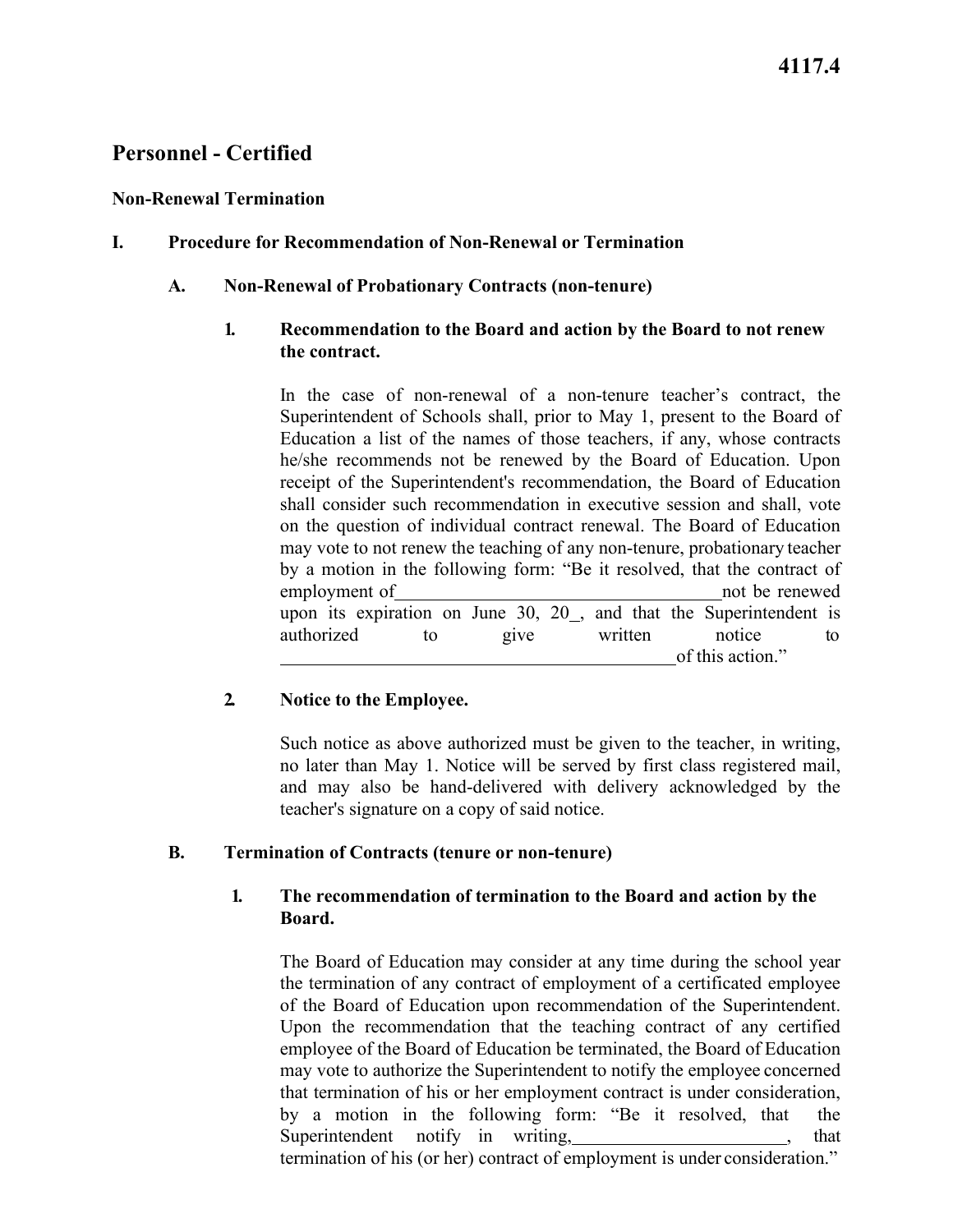### **Non-Renewal Termination**

### **B. Termination of Contracts (tenure or non-tenure)** (continued)

### **2. Notice to the employee.**

Such notice as above authorized will be in the following form: "This is to notify you that termination of your contract of employment is under consideration."

Notice will be served by first class registered mail.

#### **II. Statement of Reasons**

## **Tenured Personnel) A. Non-Renewal or Termination of Probationary Teaching Contracts (Non-**

 reason(s) not later than four calendar days of the receipt of the written request. Upon receipt of notification of non-renewal, the employee concerned not later than three calendar days after receipt of such non-renewal notice request in writing, a statement of reasons. The District shall furnish such statement of

### **B. Proposed Contract Termination (tenure)**

The written notification of termination shall contain a statement of the reasons for such consideration of termination. The statement of reasons shall recite one or more of the six statutory reasons, with sufficient specificity to enable the teacher to understand the charges against him or her.

#### **C. Determination of Effectiveness and Ineffectiveness**

 The District shall use the guidance provided by the State Department of Education in its model evaluation plan (SEED). Specifically:

- and two sequential "proficient" ratings in years three and four. **1.** A novice teacher shall generally be deemed effective is said educator receives at least two sequential "proficient" ratings, one of which must be earned in the fourth year of the novice teacher's career. A "below standard" rating shall only be permitted in the first year of a novice teacher's career, assuming a pattern of growth of "developing" in year two
- standard" rating at any time. **2.** A tenured teacher shall generally be deemed ineffective if said teacher receives at least two sequential "developing" ratings or one "below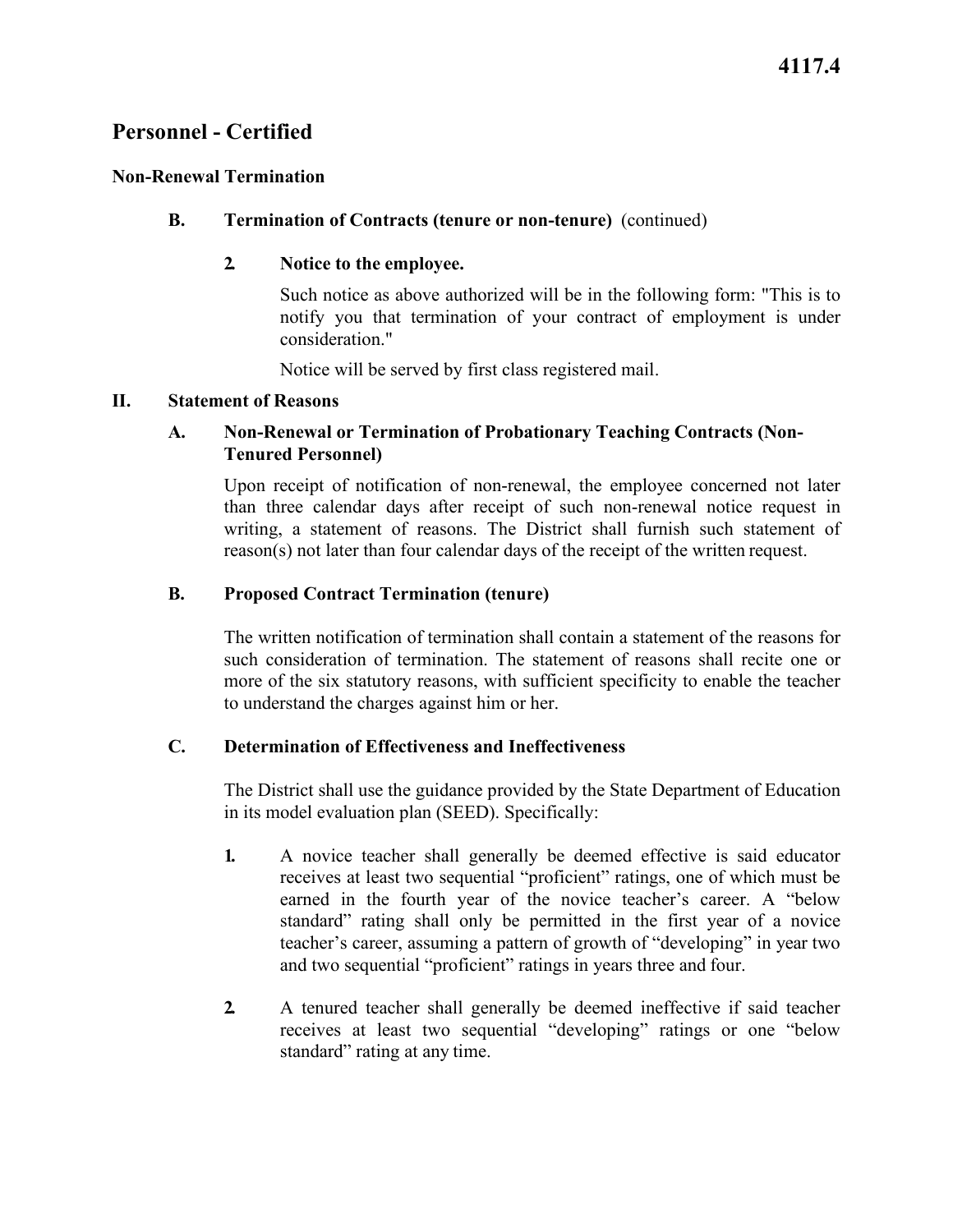### **Non-Renewal Termination** (continued)

### **III. Request for Hearing**

#### **A. Non-Renewal of Contract (non-tenure)**

Upon receipt of notice of non-renewal the teacher may, upon written request filed not later than ten (10) calendar days after the receipt of said notice of termination or non-renewal, be entitled to a hearing before the Board of Education or, if indicated in such request and if designated by the Board, before an impartial hearing officer, chosen by the teacher and the Superintendent to be held within fifteen (15) calendar days of such request in accordance with the procedure outlined in Section IV for the conduct of such a hearing.

A teacher who has been non-renewed due to the elimination of his/her position or the loss of his/her position to another teacher shall not be entitled to a hearing.

### **B. Termination of Contract (tenure or non-tenure)**

 lieu of such a hearing the teacher concerned may request, or the Board of the provisions of Section 10-151 of the Connecticut General Statutes, as amended. so designates. Not later than ten (10) calendar days of receipt of notice that contract termination is under consideration, the teacher concerned may request in writing, filed with the Board of Education, a hearing which will be held not later than fifteen (15) calendar days after receipt of such request by the Board of Education unless the parties mutually agree to an extension, not to exceed fifteen (15) calendar days. In Education may designate, that a hearing be held before a single impartial hearing officer if the parties mutually agree, established and conducted in accordance with Either hearing shall be public if the teacher so requests or the Board of Education

 according to the required evaluation procedures and (b) reasonable in light of the Termination hearings for incompetence and ineffectiveness shall be limited to a total of twelve (12) hours of evidence and testimony, six for each side. The Board, Board sub-committee or hearing officer may extend the time for good cause shown. Hearings on termination for incompetence or ineffectiveness must address whether the teacher's performance ratings were (a) determined in good faith evidence presented.

#### **IV. Decision of the Board of Education**

If a teacher dismissal hearing is held before the Board of Education, the Board shall render its decision not later than fifteen (15) calendar days of such hearing, and shall send a copy of its decision to the teacher concerned. A copy of a transcript of the proceedings of any termination hearing shall be furnished by the Board of Education, upon written request by the teacher, within fifteen (15) days of the Board's decision, provided the teacher shall assume the cost of any such copy.